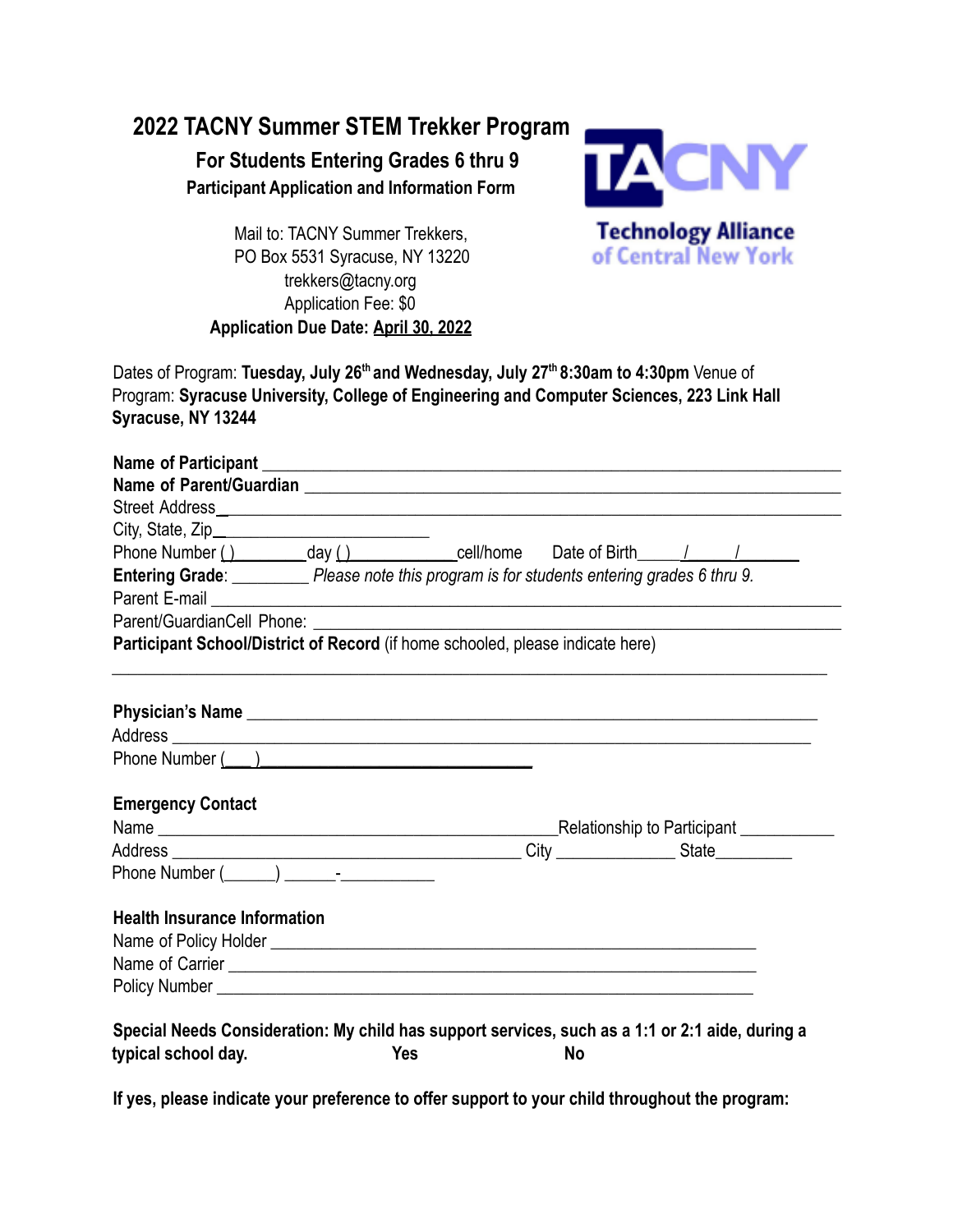**\_\_\_\_\_\_\_\_\_\_ I can attend the program with my child for BOTH days and work with them.** I can provide a support aid on my behalf for BOTH days to support my child. **Please describe below the abilities, limitations and/or needs of the participant in the following categories:**

Reading/Writing

Speaking/Verbal Expression of Thoughts:

Emotional/Social Needs

Physical/Motor Needs

## **Medical History of Participant**

Please circle **Y** (yes) or **N** (no) next to each of the statements to indicate whether you have had or are currently experiencing the problems mentioned. Give specific details about **Y** answers at the bottom.

Y N Allergy to medicines, bee stings, insect bites, foods, etc.

If you checked 'Yes', please list any details below. Be specific (include dates, names of medications, history of condition, treatment,whether they know how to use an epi pen, etc.).

**Please provide signatures on the following items on the next page.**